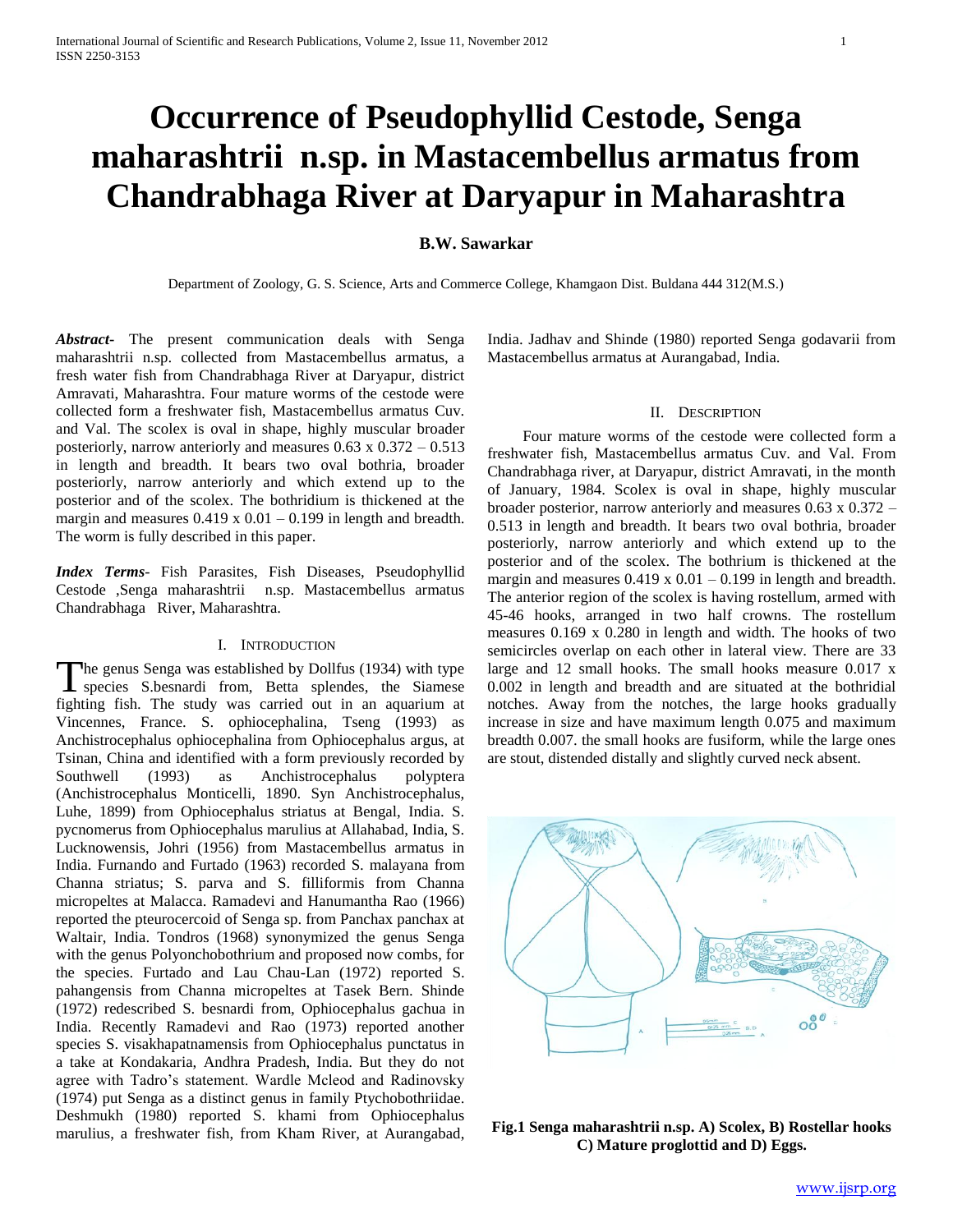The mature segments are broader than long, almost double in width than length and measure 0.043-0.62 x 1.369 in length and breadth. The testes are oval, arranged in two fields, on either side of the uterus and ovary and are evenly distributed. These are 80-90 in number and measure 0.0389---0.087 x 0.033-01.067 in length and breadth the cirrus pouch is small, oval situated in the posterior half of the segment, in the medullary region and just anterior to the ovary. It opens at its distal end by a common genital pore and measures 0.106 x 0.063 in length and breadth. The genital pore is small, oval and measures 0.029 x 0.014 in lengths and breadth.

 The ovary is in the posterior half of the segment, bilobed, elongated, medullary, oblique and measures 0.567 x 0.067 in length and breadth. The lobes are compact, oblique, slightly curved, extend anteriorly. The vagina is thin, coiled a short tube, reaches and opens into the ootype and measures 0.13 x 0.004 in length and breadth. The common genital pore measures 0.027 x 0.014 in length and breadth. Uterus is saccular, occupying the medullary region of the segment, in anterior half, anterior to the ovary and opens through a thick walled pore at anterior region. It measures 0.502 x 0.246 in length and breadth.

 The vitelline follicles are small, round, in corticular region, lateral to the testicular field and arranged in 4-5 rows on each side. The uterus contains operculated eggs, which measure 0.017 x 0.013 in length and breadth.

## III. DISCUSSION

- 1. The genus Senga is established by Dollfus in 1934 as Senga besnardi form splendes.
- 2. The worm under discussion is having scolex oval in shape, highly muscular, broader posteriorly, rostellar hooks 45-46 in number, neck absent, testes 80-90 in number, ovary bilobed elongated, medullary, lobes compact, oblique, slightly curved, extends anteriorly and vitellaria follicular, small, round in corticular region, in 4-5 rows.
- 3. The present cestode differs from S. besnardi which is having scolex rectangular, rostellar hooks 50, neck absent mature segments wider than long anteriorly and longer than broad posteriorly, testes 165-175, ovary compact, not bilobed and vitellaria granular.
- 4. The present worm differs from S. ophiocephalina which is having rostellar hooks 57, testes 50-55, ovary bilobed but equatorial in position and vitellaria lobate.
- 5. The present worm differs from S. pcynomera which is having rostellar hooks 68, indistinct segmentation and vitellaria discontinuous, in two groups.
- 6. The present cestode differs from S. lucknowensis which is having the rostellar hooks 36-48, ovary bilobed postequatorial and vitellaria lobulated.
- 7. The present worm differs from S. malayana which is having rostellar hooks 60, ovary slightly bilobed and vitellaria lobulated.
- 8. The present form differs from S. pahagensis which is having rostellar hooks 52, neck short, testicular lobes situated laterally, in the medulla, ovary bilobed medullary and vitellaria lobate.
- 9. The worm under discussion differs from S. visakhapatnamensis which is having scolex rectangular, rostellar hooks 46-52, testes 50-55, and absence of continuous arrangements of vitellaria in mature segments.
- 10. The worm under discussion differs from S. khami which is having the scolex rectangular, (pear to oval shaped) rostellar hooks 55-67, neck short testes 155 and vitellaria follicular.
- 11. The present cestode differs from S. aurangabadensis which is having the rostellar hooks 50-52 in number, testes 240-260 and vitellaria follicular, in 2-3 rows.
- 12. The present worm differs from S. godavarii which is having rostellar hooks 40-42, testes 220-223, ovary bilobed, with short acini and vitellaria follicular, in 1-2 rows.
- 13. The present worm differs from S. bhuleshwarii n.sp. described, earlier is having scolex globular, rostellar hooks 55-56 in number, testes 165-175 in number, ovary bilobed, elongated, medullary and at posterior margin of segment, vitellaria follicular, small, round, corticular, in 4-5 rows.

In view of the differentiating characters, the present worm is regarded as a new species and the name Senga maharashtrii n.sp. is proposed, after the locality, where the author has done the collection of different worms.

> Type: Senga maharashtrii n.sp. Host: Mastacembellus armatus Cuv. and Val. Habitat: Intestine

#### **REFERENCES**

- [1] Bhure D.B., N.D. Padwal and B.V. Jadhav (2007): A new tapeworm *Senga jadhavii* N.sp. (Cestoda: Pseudophyllidea) from *Mastacembellus armatus* at Aurangabad. *Proc. Zool.Soc. of India Vol 6 N-2 45-52.*
- [2] Bhure D.B., S.S. Nanware, D.M. Pathan and R.M. Dhondge (2010)-Morpho-taxonomic observation of new Pseudophyllidean tapeworm *Senga*  Dollfus,1934 from *Mastacembelus armatus*.The Asian Journal of Animal Science Vol.5 (2) 147-152.
- [3] Dollfus, R. Ph. (1934): Sur uncestode pseudophyllidae parasite de poiss on ornament. *Bull.Sac. Zool. France 69: 476-490.*
- [4] Fernando, C H. and Furtado, J. I. (1964): Helminth parasites of Some Malayan freshwater fishes. *Bulletin of the National Museum of states of Singapore, 32: 45-71.*
- [5] Fernando, C. H. and Furtado, J. I. (1963): A study of some helminthes parasites of freshwater fishes in Ceylon *Zeit. Parasitenkunde (23) 141-163*
- [6] Hiware C.J. (1999): On a new tapeworm *Senga armantusae* from freshwater fish, *Mastacembalus armatus* at Pune (M.S.). *Rivista di para XVI (LX) N-1 9-12.*
- [7] Jadhav and Shinde (1980): On a new cestode Senga aurangabadensis n.sp. from the fish Mastacembellus armatus. Bioresearch, 43(2) 25-27.
- [8] Jadhav B.V., S.B. Deshmukh and A.B.Gavhane (1991): A new tapeworm *Senga gachuae* n.sp. from the fish *Channa gachua* at Aurangabad. *India. J. Inv.Zool and Aqua Biol. 3 (1) 39- 41.*
- [9] Jadhav, B.V., Ghavane, A.B. and Jadhav A.P. (1991): On a new Pseudophylidean cestode from *Mastacembellus armatus* at Daryapur (M.S.) India. *Rivista Di Parasit Vol. VIII: 1:19-22.*
- [10] Johri G.N. (1956): A New cestode Segna lucknowensis from Mastacembalus armatus (Lecep.).Supplement to Current Science (15) 193- 195.